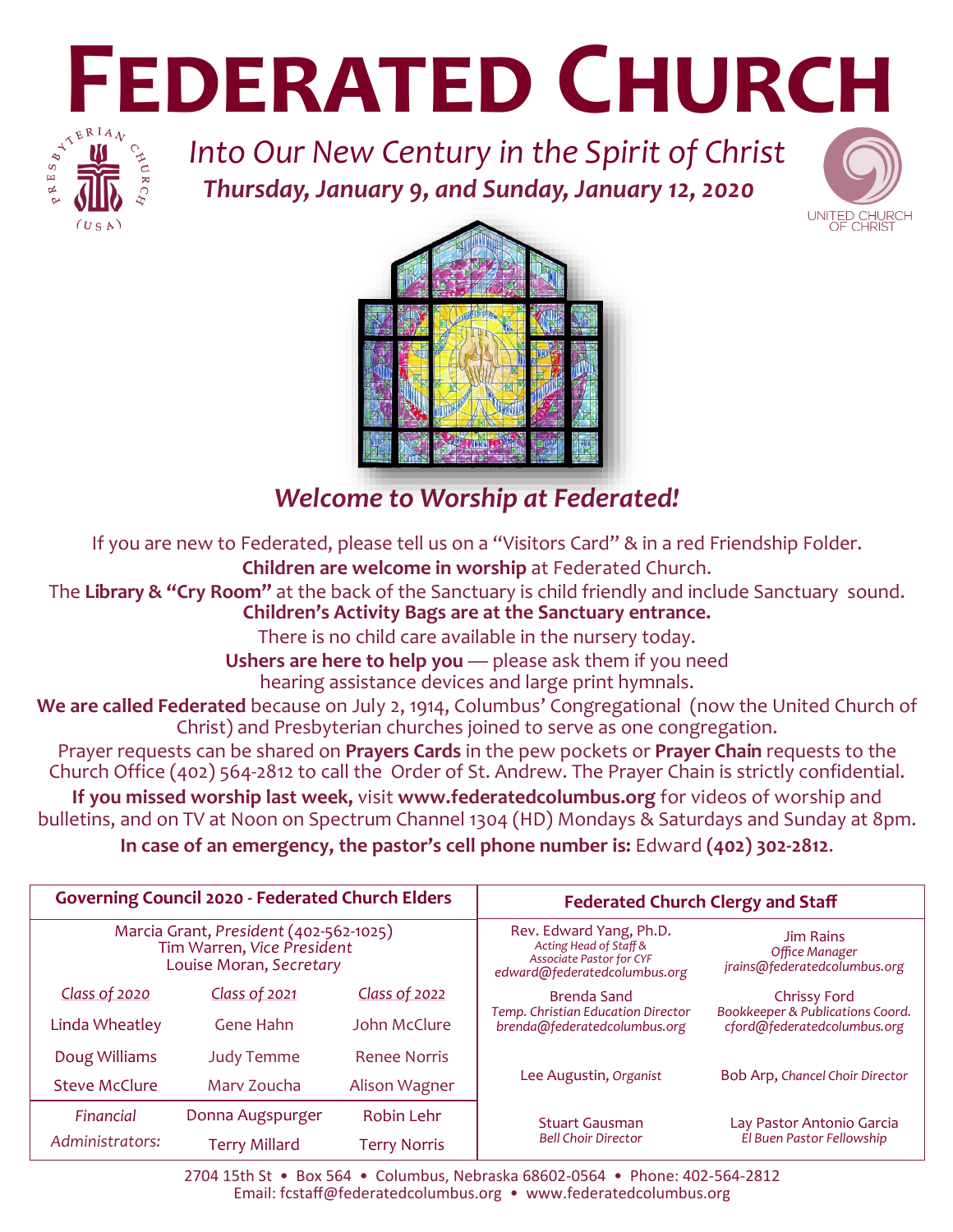### *JOYS & CONCERNS*

 $\bullet$  If you have any joys or concerns, please share with the congregation by informing the office staff/pastor.

### *Volunteer & Engagement Opportunities (if you would like more information, contact the person mentioned in the ad)*

*NEEDED: Story Tellers for Children's Sermon*  please talk to Brenda Sand

*Open Prayer Times* - second Tuesday of every month at 11:30am - please contact the Church Office or Barb Sanderson

*Tuesday Morning Bo0k Discussion* - Tuesdays at 7am with coffee and a light breakfast contact Bob Trautwein

*Lectionary Bible Studies* - Tues. @1:00pm and Weds. @4:30pm - please contact Pastor Edward

### **"Sunday Lunch Bunches"**

*Runza Funza* - Meets each Sunday at Runza, contact Tim & Val Rathje or Max & Ashli Porter *Batter Up* - Meet at Super Buffet on January 12th, contact Bill & Jean Royer or Ben & Marilyn Vrana *ABC - All 'Bout Conversation* - contact Barb Olson or John & Nila Novotny

\*\*For more information, coordinators are listed. If you have a Small Group event coming up, make sure to contact the church office so we can add it here!

**Walk to Jerusalem -** Once again, for 2020, Federated Church will participate in partnership with the Columbus Community Hospital. Federated folks are invited to submit all of your steps and exercise activities to count toward miles to Jerusalem! This is a great for the season of Lent, combining spiritual, mental, and physical practices that honor God and all of us as creations of God. Look for more info in upcoming bulletin and newsletters. Contact the Church Office for more information at 402-564-2812.

### **2x4s Dinners Together**

Contact Nila Novotny at 402-910-4091 or at nilanovotny@neb.rr.com if you would like to participate in the upcoming 2020 "2x4s" Dinners Together. Please refer to the January newsletter for more details.

### *THIS WEEK AT FEDERATED CHURCH*

**Sunday, January 12** 9:00am Education Hour, EC Rooms, Upper Rooms 10:00am Worship Service, Sanctuary 11:00am Christian Ed/Youth Ministry Meeting, EC8 3:00pm El Buen Pastor Worship, Sanctuary **Monday, January 13** 5:00pm Special Olympics Practice, Gym 5:30 pm Adult Education Steering Subcommittee, EC4 6:45pm Membership & Growth Meeting, EC8 7:00pm Scouts Troop 212 Meeting, Fellowship Hall **Tuesday, January 14** 7:00am Tues. Morn. Book Discussion, Fellowship Hall 11:30am Open Prayer Time, Sanctuary 1:00pm Lectionary Afternoon Bible Study, EC8 6:00pm Consonaires Rehearsal, Choir Room 7:00pm Cub Scouts Pack 279, Fellowship Hall **Wednesday, January 15** 11:30am All Staff Luncheon Meeting, AD2 4:30pm Lectionary Evening Bible Study, AD2 6:30pm Bell Choir Rehearsal, Sanctuary 6:30pm Youth Club, Upper Rooms 6:30pm H.I.S. Puppet Rehearsal, EC 3/8 7:30pm Chancel Choir Rehearsal, Choir Room 7:30pm Circle 4 Meeting, Fellowship Hall **Thursday, January 16** 5:00pm Special Olympics 5 on 5, Gym 6:30pm Worship Service, Sanctuary 7:00pm Cub Scouts Pack 279, EC 7 **Friday, January 17** 6:00pm Latino Prayer Service, EC6 **Saturday, January 18** No events scheduled **Sunday, January 19** 9:00am Education Hour, EC Rooms, Upper Rooms 10:00am Worship Service, Sanctuary 1:00pm Elder Training, EC 8 3:00pm El Buen Pastor Worship, Sanctuary **The Federated Church Office is still having issues with emails that end with @neb.rr.com**  If you have one of these email addresses, please

contact the office for help rectifying this problem. Thank you!

*Annual Youth Book Sale* has started in the Narthex. The baskets are for free-will donations. You can bring books to the office, or just arrange them on the tables!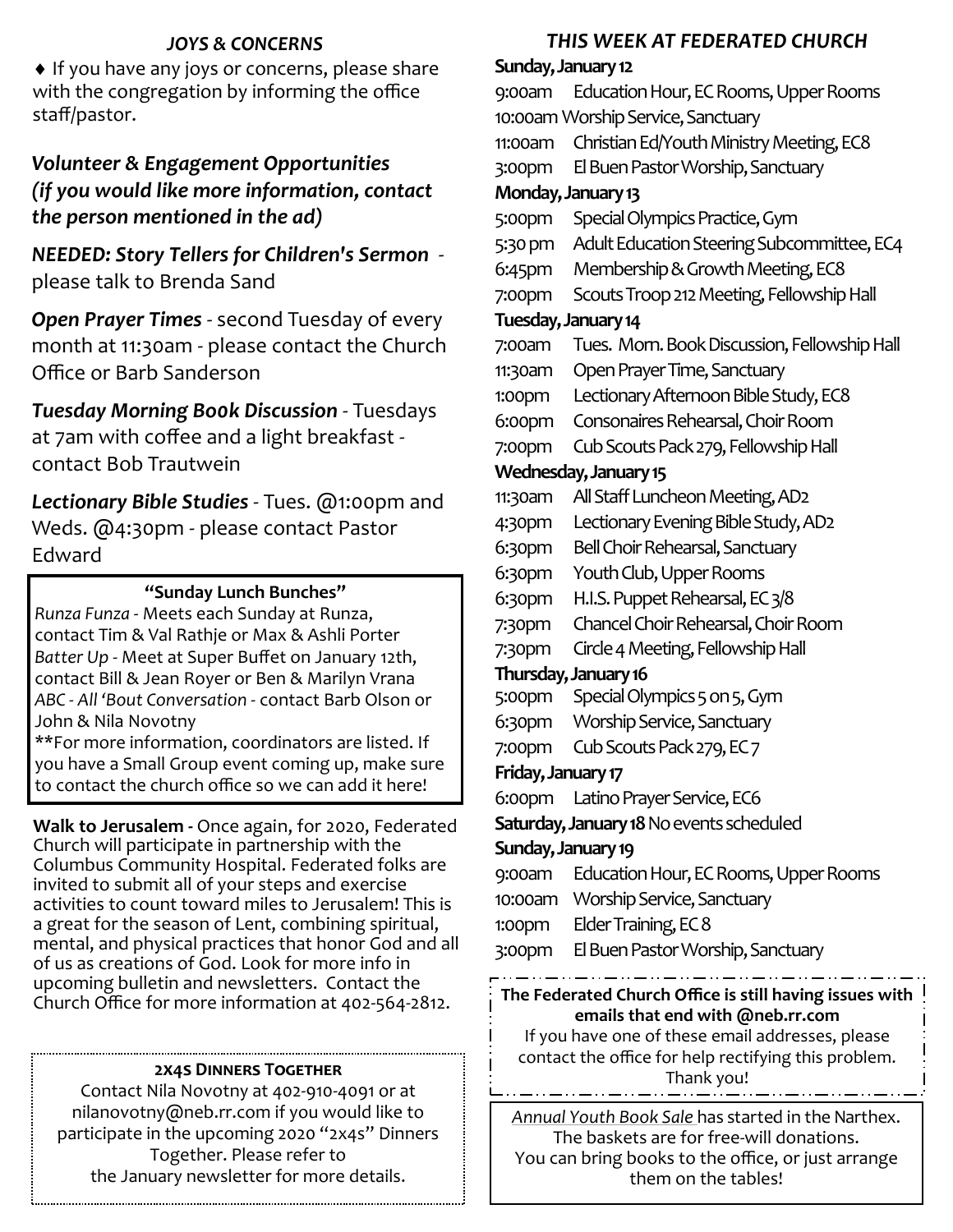## **We Gather To Worship God**

Thursday, January 9, and Sunday, January 12, 2020 Hymns, Songs, Prayers, and liturgies in **Bold** are for the participation of the **Congregation** *The Prelude invites us to begin our time of worship; please take this time for silent reflection.*

PRELUDE **Great God, We Sing That Mighty Hand HYMN NO. 265 Song for a New Year <b>MARTIN** Song for a New Year **MARTIN** Lee Augustin, Organ and Piano

### Welcome & Announcements *(Please sign and pass Friendship Folders to your neighbors.)*

Moment for MissionMarcia Grant, Church President

**\* Call to Worship** Feasting on the Word

One: In the beginning, at creation, the Spirit hovered over the waters of the deep.

- **All: In the waters of the flood, God cleansed the earth and humankind.**
- One: God caused the waters to part so that Israel could cross from slavery to liberation.
- **All: God formed Jesus in the waters of Mary's womb.**
- One: Jesus taught us how to live by washing his disciples' feet in water.
- **All: Drinking water from a well, Jesus met a Samaritan woman, the first person to recognize that he was the Christ.**
- One: Today we celebrate the baptism of Jesus, the Christ.
- **All: God meant for Jesus to be the firstborn in a large family. Praise be!**

| * OPENING HYMN NO. 306 | <b>Fairest Lord Jesus</b> |
|------------------------|---------------------------|
|                        |                           |

### **Unison Prayer of Confession**

**God, you show no partiality, yet we are not always as tolerant and accepting. Forgive our intolerance, and help us to see as you see, that we may be found acceptable in your sight through Jesus our Christ. Amen.**

### **Declaration of God's Forgiveness**

One: God forgives all our sins and promises to bring us to everlasting life.

### **All: Thanks be to God!**

| CHORAL ANTHEM (SUN.) | His Name is Wonderful           | ARR. BOLKS |
|----------------------|---------------------------------|------------|
|                      | Bob Arp, Chancel Choir Director |            |

### **\* Passing the Peace**

One: Forgiven and renewed, we extend God's peace to one another. The peace of Christ be with you.

### **All: And also with you.**

One: Please greet one another with a sign of peace.

**Sing the Faith #2253 (Sun.)** *Water, River, Spirit, Grace (sung twice)*

### **Listening for God's Word**

Children's Sermon (Sun.) *All children are invited to come forward for a special message.* Brenda Sand, Christian Education Director

Prayer for Illumination Scripture Reading Matthew 3:13 - 17 PEW BIBLE NEW TESTAMENT PAGE 3 One: This is the Word of God for the People of God<br>**All:** Thanks be to God! **All: Thanks be to God!**

*\* As you are able in body or in spirit, please rise.*